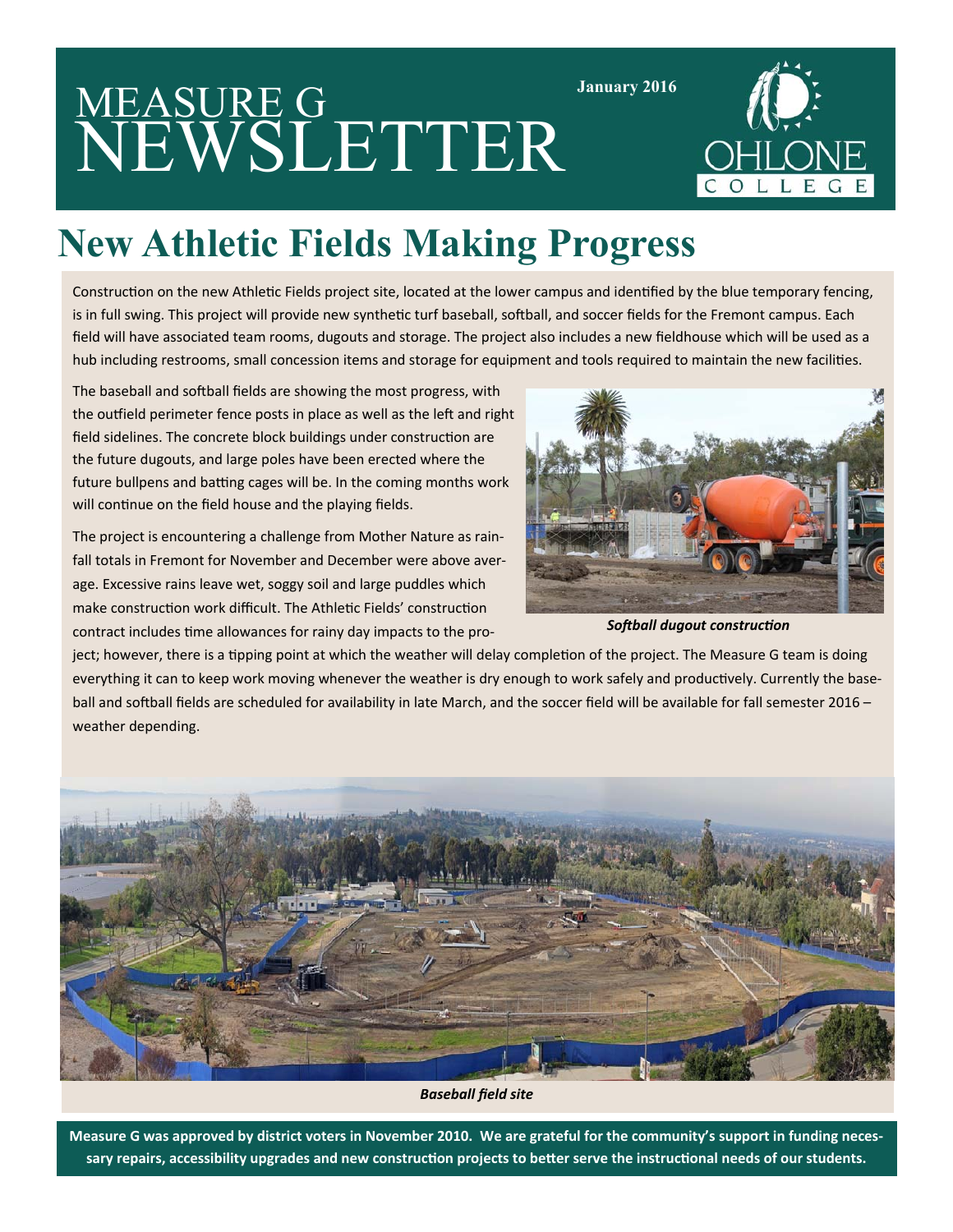#### **Swimming Pool Facility Renovation**

The Fremont campus swimming pool is closed for the spring semester of 2016 to allow a complete renovation of the facility.

The existing 50 meter by 25 yard pool will retain its footprint, but will receive a re-contoured shell to provide appropriate pool depth dimensions to match the College's program needs. The pool shell will also receive new tile, plaster, lighting and circulation valves. A new pool deck and all related equipment will also be installed.

In addition to the work on the pool, the mechanical facility supporting the pool will be completely redone. New heating, chemical treatment and circulation systems will be installed.



*ExisƟng facility* 

All of this work will help to make the pool a much more efficient facility, saving the College several hundred‐thousand gallons of water each year and approximately \$25,000 of annual energy usage. The pool was drained in late December 2015 to begin the construction work, which will continue through the duration of the spring semester and into the summer. Return to use and occupancy by the College is scheduled for fall 2016.

#### **Keep An Eye Out For...**

Two relatively small but important projects will be under construction during the beginning of the spring semester. First, a new stairway will be built on the small hillside south of Building 7. The concrete site stair will provide a safe and convenient pathway for pe‐ destrians to connect from the South Parking Structure drop‐off cir‐ cle up to the second level of Building 7.

Second, an interim signage project will install updated Fremont campus maps and directional signage to help visitors find their way around during the ongoing Measure G construction. The maps will be posted at key areas such as adjacent to parking permit machines.



*Future stairway path at Building 7 exterior* 

Directional signage will be installed at key pedestrian intersections to help with navigation. Keep an eye out for these important projects, which will begin construction in mid-January.

#### **Measure G Funding…Series A, B & C**

An election was held in the Ohlone Community College District on November 2, 2010, for the issuance and sale of general obligation bonds of the District for various purposes in the maximum amount of \$349,000,000. Previously, the District sold the first, second and third series of bonds under the Measure in principal amounts of \$70,000,000, \$10,000,000 and \$74,995,430, respectively. The District is now preparing to issue its fourth series of bonds in an amount not‐to‐exceed \$165,000,000. The bonds are being authorized for sale for the purpose of providing funds to finance approved projects. These funds will primarily go towards the Academic Core Project.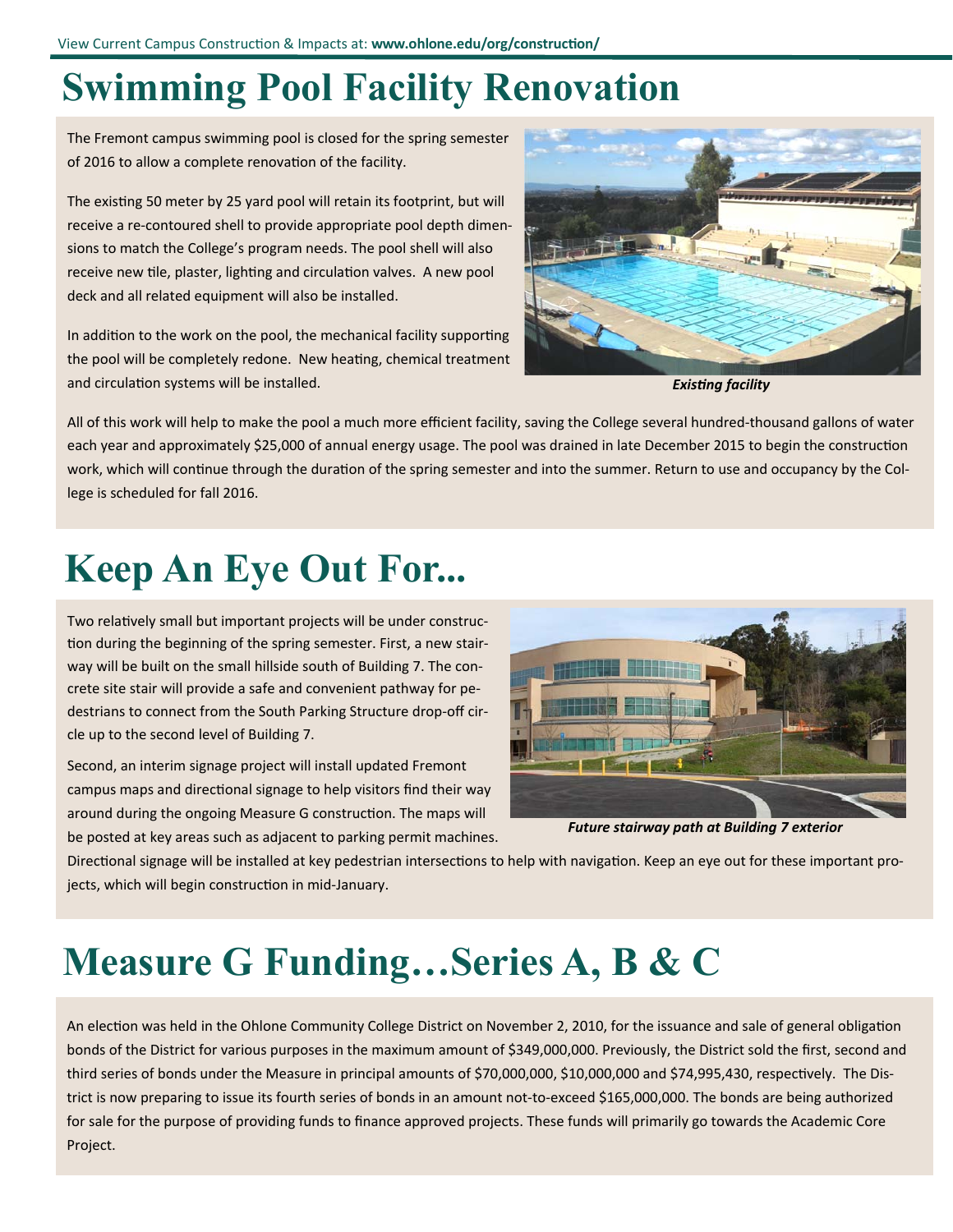#### **Academic Core Buildings Update**

The most significant project planned under the Measure G program is the new Academic Core. This project, when complete, will provide nearly 200,000 square feet of academic space spread through three new buildings. The Academic Core Buildings will house general use class‐ rooms, science and engineering labs, music and art studi‐ os, new lecture halls and a library/learning center. The buildings will also house faculty, staff and executive offices. These facilities will contribute to the academic mission of the College and enhance operational efficiency of the campus.

Construction of the new buildings is anticipated to begin in April of this year and full occupancy is projected for spring semester of 2019.

Several renderings of the Academic Core Buildings as well as a three‐dimensional physical model of the project were provided recently by the architect. The renderings can be seen at: **hƩp://ohlonebond.com/academic‐core‐project/**



*Future Site of the Academic Core Buildings* 

The model can be seen in the first floor lobby of the Student Services Center. Additionally, live webcams are available at: http://ohlonebond.com/webcam-1/

### **Keeping The Lights On And Turning Up The Heat**



*New gas meter main installaƟon*

Over the winter break the Measure G team completed two very critical activities which support the daily function and operation of the Fremont campus. First, new electrical switchgear equipment was installed and energized by PG&E on December 28, 2015. Second, a new natural gas meter and campus valve were installed on January 8, 2016. Planning for this work started over three years ago, including coordination with many contractors, PG&E, and the College's campus aca‐ demic, athletic and events calendars. The campus power system was shut down entirely on December 28, 2015, to facilitate installation of the new equipment. The system was reenergized later that same day and now is more reliable and efficient than before. The campus also received a new natural gas distribution system which serves building heat, hot water, and special equipment such as the kiln used by the ceramics department. This work completes the Utility Infrastructure project on the Fremont campus.